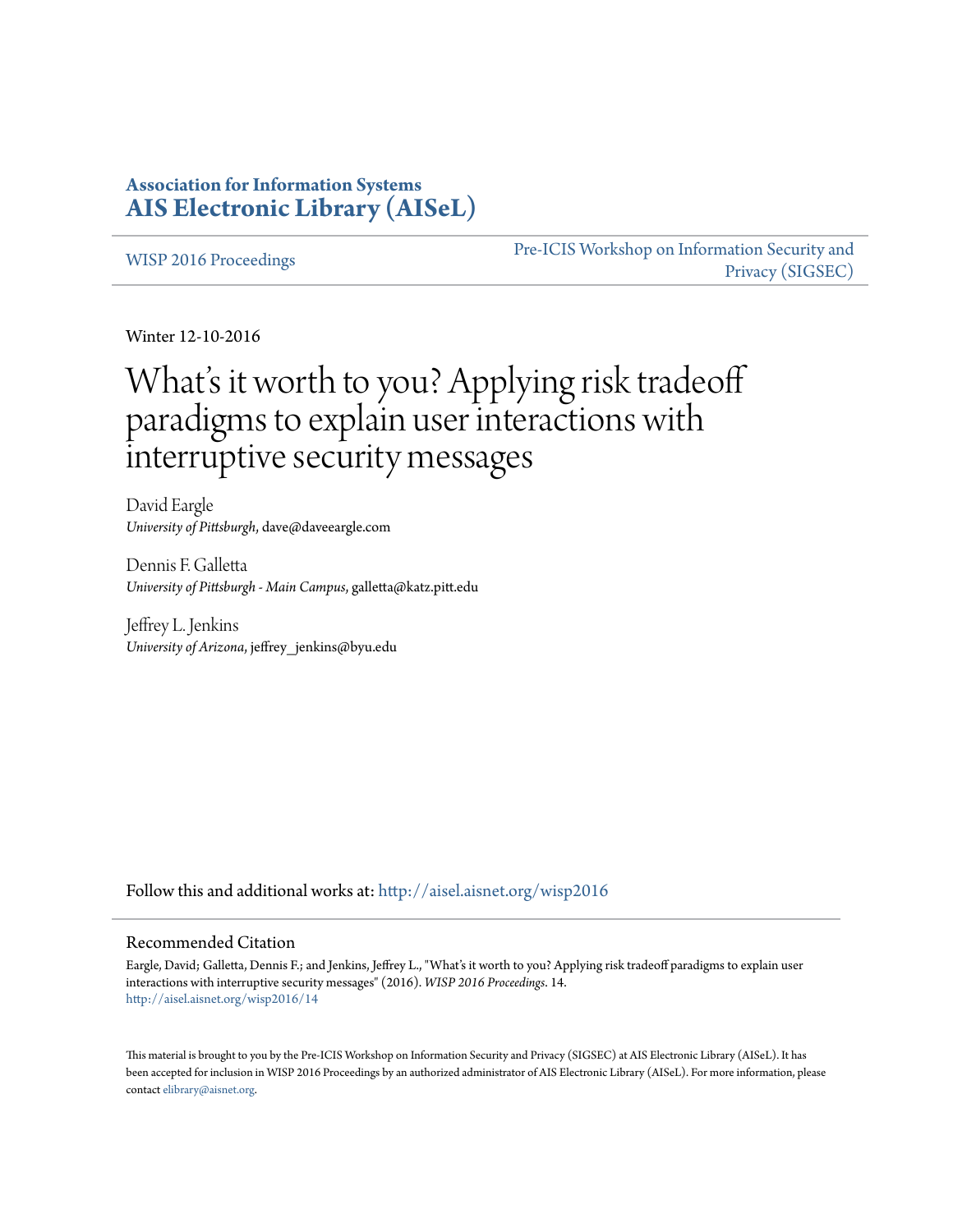*Eargle et al./ Applying risk tradeoff paradigms to explain user interactions with interruptive security messages*

# **What's it worth to you? Applying risk tradeoff paradigms to explain user interactions with interruptive security messages**

**David Eargle** Katz Graduate School of Business, University of Pittsburgh, USA [dave@daveeargle.com](mailto:dave@daveeargle.com)

# **Dennis Galletta** Katz Graduate School of Business, University of Pittsburgh, USA [galletta@katz.pitt.edu](mailto:galletta@katz.pitt.edu)

**Jeff Jenkins** Information Systems Department, Brigham Young University, USA jeffrey jenkins@byu.edu

# **ABSTRACT**

Attacks on information security continue to result in large losses for organizations. Oftentimes, the breaches occur because organizational insiders fail to adhere to commonplace system security messages. This could be because, faced with the challenges and time demands of everyday stressors, security policy compliance can be costly for individuals; security actions require time and distract attention from other primary tasks. To defend against these attacks, user interactions with security messages need to be better understood.

This study reports the results of a 110-participant MTurk field study that examines user interactions with interruptive security messages through the lens of a risk tradeoff paradigm. First, a gap in the information security literature is identified, wherein findings about low security-message attention are contrasted against studies that assume attention and information processing. Three competing hypotheses are proposed that describe different patterns of risk analysis that users may engage in when interacting with an interruptive security message: (1) very little to no elaboration over the risk-taking decision due to perniciously low attention, (2) consistent security message risk-taking decision elaboration, and (3) a bimodal situation where elaboration depends on the information security risk-reward tradeoff balance. Multiple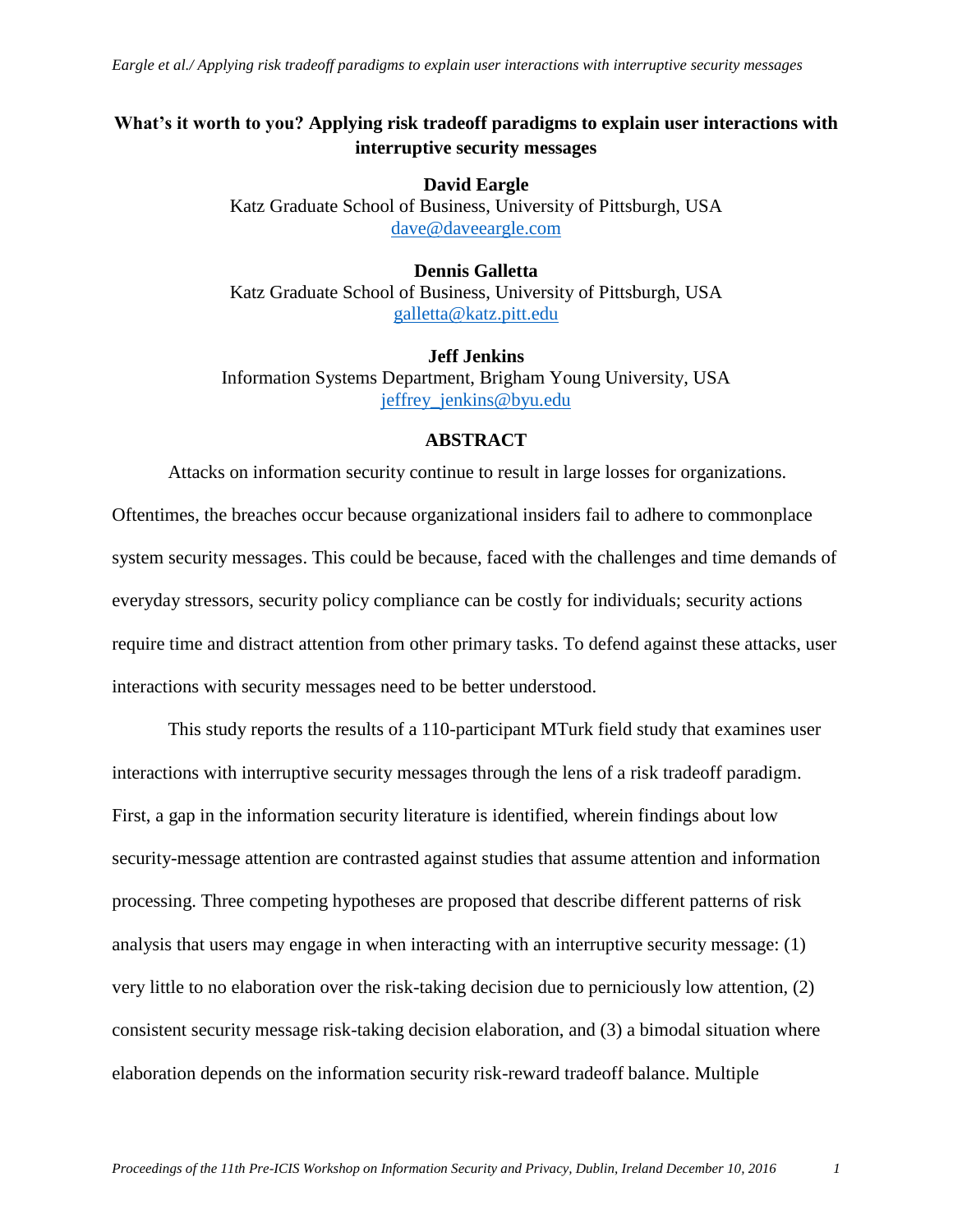behavioral dependent variables are corroborated to support the third hypothesis, suggesting the existence of a bimodal risk tradeoff paradigm for user interactions with interruptive security messages. The relevance of the findings for research and practice are discussed.

**Keywords:** interruptive security messages, risk tradeoff, heuristic-systematic model, attention

# **INTRODUCTION**

Abundant stories in media reports about organizations falling victim to security hacks describe huge financial and operational damage from those attacks. While the victims would often have the public believe that these hacks are the result of "highly sophisticated" attack vectors (Gallagher 2016), the reality is that the breaches often grow from simple inlets, including users who fail to observe basic security policies such as using caution when opening unsolicited email attachments. Even simple social engineering attack vectors such as these can have disastrous, potentially life-threatening consequences. For example, security researchers have observed devastating ransomware being delivered via phishing attacks and infected software and documents (Goodin 2016). These attacks count on users to ignore commonplace security messages, such as the Microsoft Office macro warning (Goodin 2016; Schneier 2011).

Information security research has explored why individuals violate security policies and fall victim to attacks. Some studies make an underlying assumption that users make active risktaking assessments for every security decision, prompted by security messages (Boss et al. 2015; Johnston et al. 2015). A "lazy user" perspective depicts security as an unnecessary burden that should be bypassed if possible. Many studies use deterrence theory, testing the efficacy of using sanctions to influence security-related decision making (e.g., D'Arcy and Herath 2011; Johnston et al. 2015). Another camp takes the position that "users are not the enemy" (Adams and Sasse 1999), eschewing criminology-inspired sanctioning deterrence, and attributing security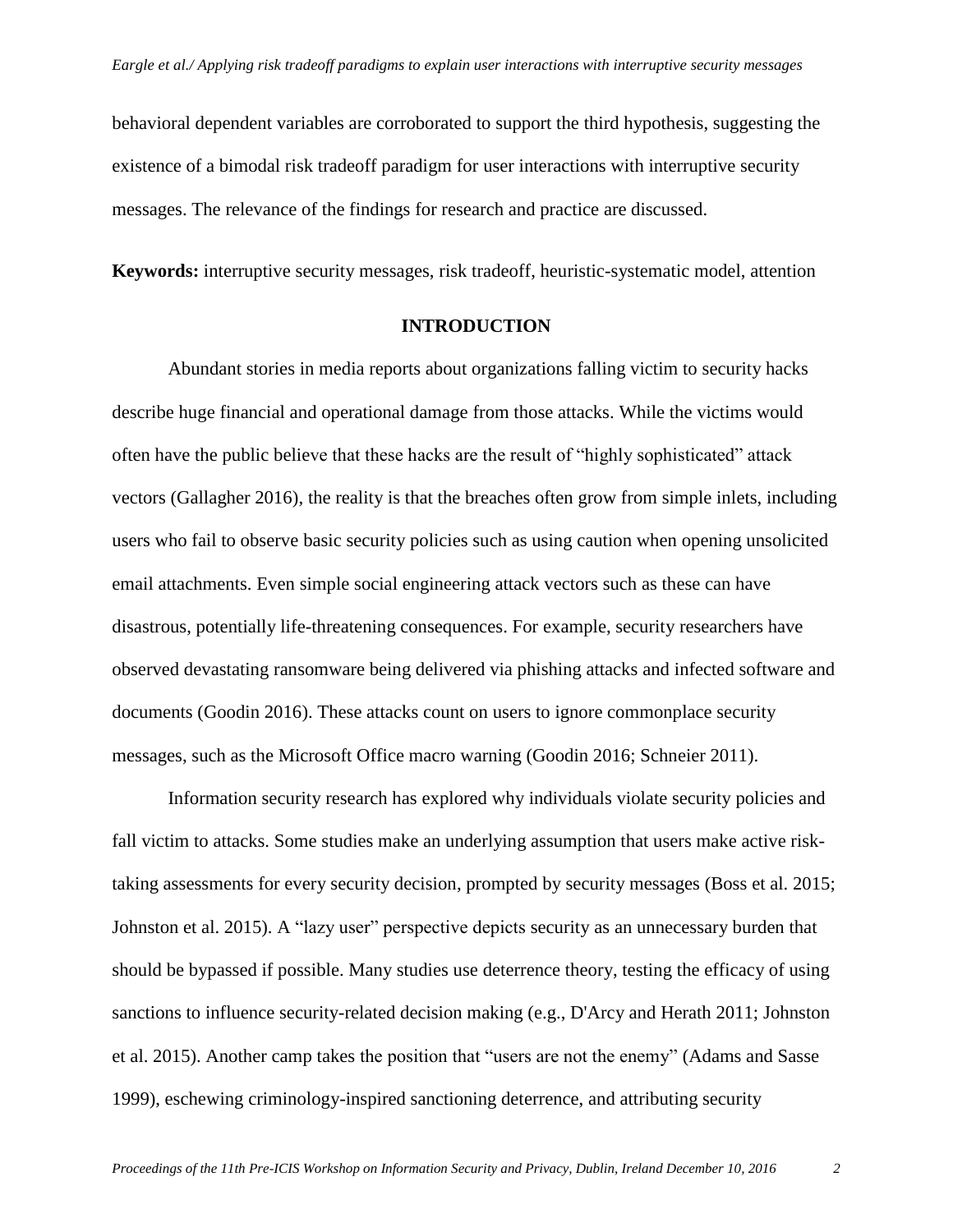misbehavior largely to inattention and habituation (e.g., Anderson et al. 2016a; Anderson et al. 2016c). In this view, if a security message is ignored, the design of the interface is to blame. We question how these two stances coexist – purposeful risk-taking security decision making does not seem congruous with inattentive dismissal of security messages.

The purpose of this study is to attempt to reconcile the differences between the two camps of research on user interactions with security messages. In our study, we employ a between-subjects repeated-measures field study using Amazon Mechanical Turk with 110 subjects. In our design, we influence the risk-taking tradeoff by varying the value of adhering to security messages. Corroborating several dependent variables, including security choice, reaction times, and mouse-cursor movements measures, we discover an interesting bimodal pattern where elevated attention and risk-taking elaboration are present only until the risk tradeoff passes a certain threshold.

# **LITERATURE REVIEW, THEORY AND HYPOTHESES SECURITY MESSAGE INATTENTION**

A major contributor to security message failure is a simple lack of attention (see Anderson et al. 2016b). Inattention to security messages has been attributed to a neurobiological process wherein users reach a state of habituation after repeated exposure: when presented with a security message, a user draws on memory to inform a response instead of actively reviewing and elaborating the current message. While habituation has been blamed in several studies for observed security message disregard (Bravo-Lillo et al. 2014; Bravo-Lillo et al. 2013), NeuroIS tools including fMRI (Anderson et al. 2016c) and eye tracking (Anderson et al. 2016a) have directly measured habituation processes and reliance on memory. Changing the appearance of the warning message has been effective in combatting habituation (Anderson et al. 2016c).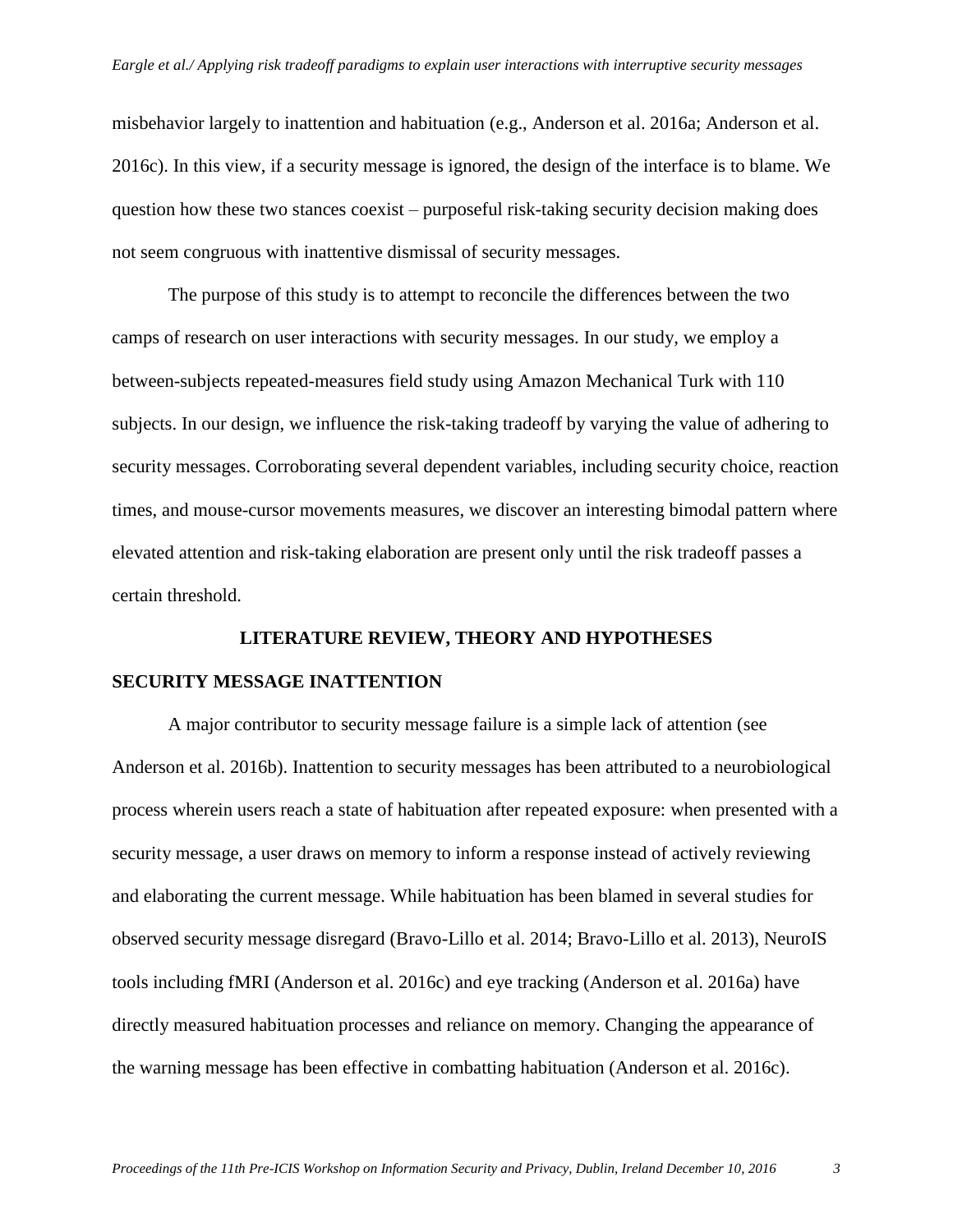Alarmingly, some of the studies have found no differences in user reactions to security messages even when the severity of the communicated threat is increased (e.g., Bravo-Lillo et al. 2014; Schechter et al. 2007). However, these studies do not claim that users perceive higher levels of threat despite the message having changed. Indeed, often in these studies, nuanced changes are not perceived at all due to habituation's recall rather than active processing of changed stimuli.

Drawing on these attention findings, one possible pattern is that users rarely engage in risk-taking assessments when interacting with security messages, regardless of varying levels of tradeoff in the risk-taking decision. This would suggest that users are habituated to the messages, and are performing automatic, learned responses when encountering new ones. If this is true, then research should focus mainly on fostering attention to the messages, so as to increase the likelihood that users will engage with the messages and make meaningful choices.

*H1: There will be no difference in markers of cognition between varying risk-taking tradeoff levels (i.e., there will be no evidence of risk-taking assessments).*

# **RISK TRADEOFFS**

Risk has been studied in an information security context typically through the lens of protection motivation theory (Rogers 1983), wherein the constructs of threat severity and threat susceptibility essentially represent the security threat's risk levels (Boss et al. 2015; Johnston et al. 2015; Johnston and Warkentin 2010). Individual differences in risk perceptions have also been used to predict security message disregard (Vance et al. 2014).

In this study, we consider a different facet of information security risk -- the risk tradeoff associated with *adhering* to the security message. Inherent in the idea of risk is that there is something to be gained from taking the risk. In the finance literature, risk tradeoff is quantifiable as the potential return on investment, with willingness to accept the risk being a function of the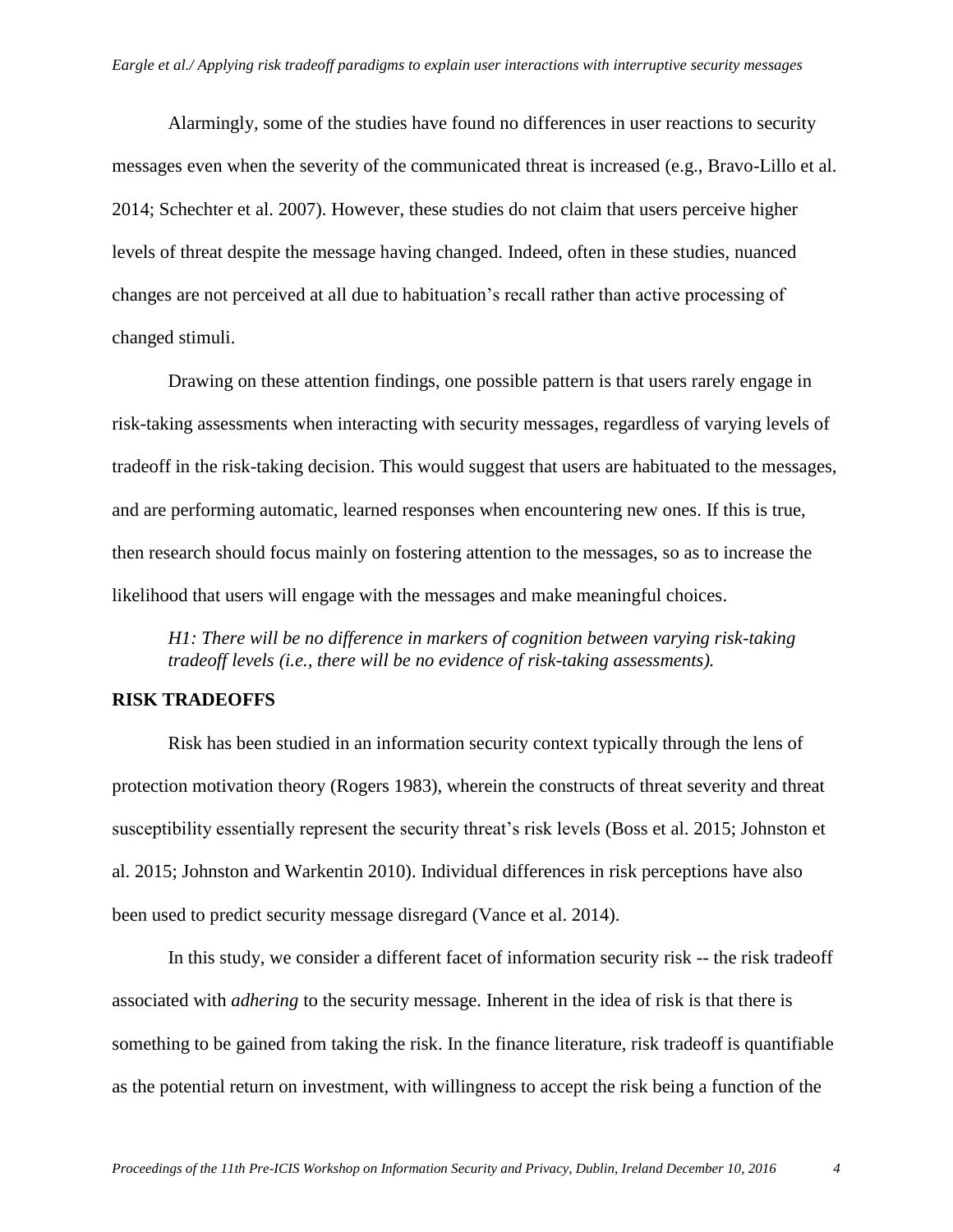magnitude of the return (Ghysels et al. 2005). This same concept of risk-taking behavior being positively associated with the potential gains or loss-avoidance involved has also been described in the behavioral economics literature (e.g., Kahneman and Tversky 1979).

Risk-tradeoff applies to the context of information security messages in that one risks a security threat in exchange for some benefit. Guo et al. (2011) captures the motivation to intentionally violate organizational information security policies with their "relative advantage for job performance [from violating a policy]" measure. Interruptive security messages often block or hinder users from completing their primary tasks (Jenkins et al. 2016). Observance of the security policy adds stress and requires more effort to complete the primary task. Failing to complete the task or taking longer to complete it may lead to poor employee performance evaluations (Lowry and Moody 2015). To capture these tradeoffs, we will vary the "penalties" associated with *heeding* the message, while holding constant security threat severity and susceptibility.

We use the risk-taking paradigm to propose an alternative to H1, wherein users nearly *always* engage in risk-taking assessments when encountering security messages, with the degree of security decision elaboration depending on the tradeoff weights. This view assumes that attention is sufficiently present to prompt risk-tradeoff appraisals, and supports studying the impact of levels of perceived risk on users' security message risk-taking assessments. Those tradeoff assessments can be discerned if greater evidence of elaboration and cognition is present as the tradeoff scale is increasingly tipped.

*H2: The pattern of risk-taking will be linear: the markers of cognition will linearly increase, dependent on the level of risk-taking tradeoff.*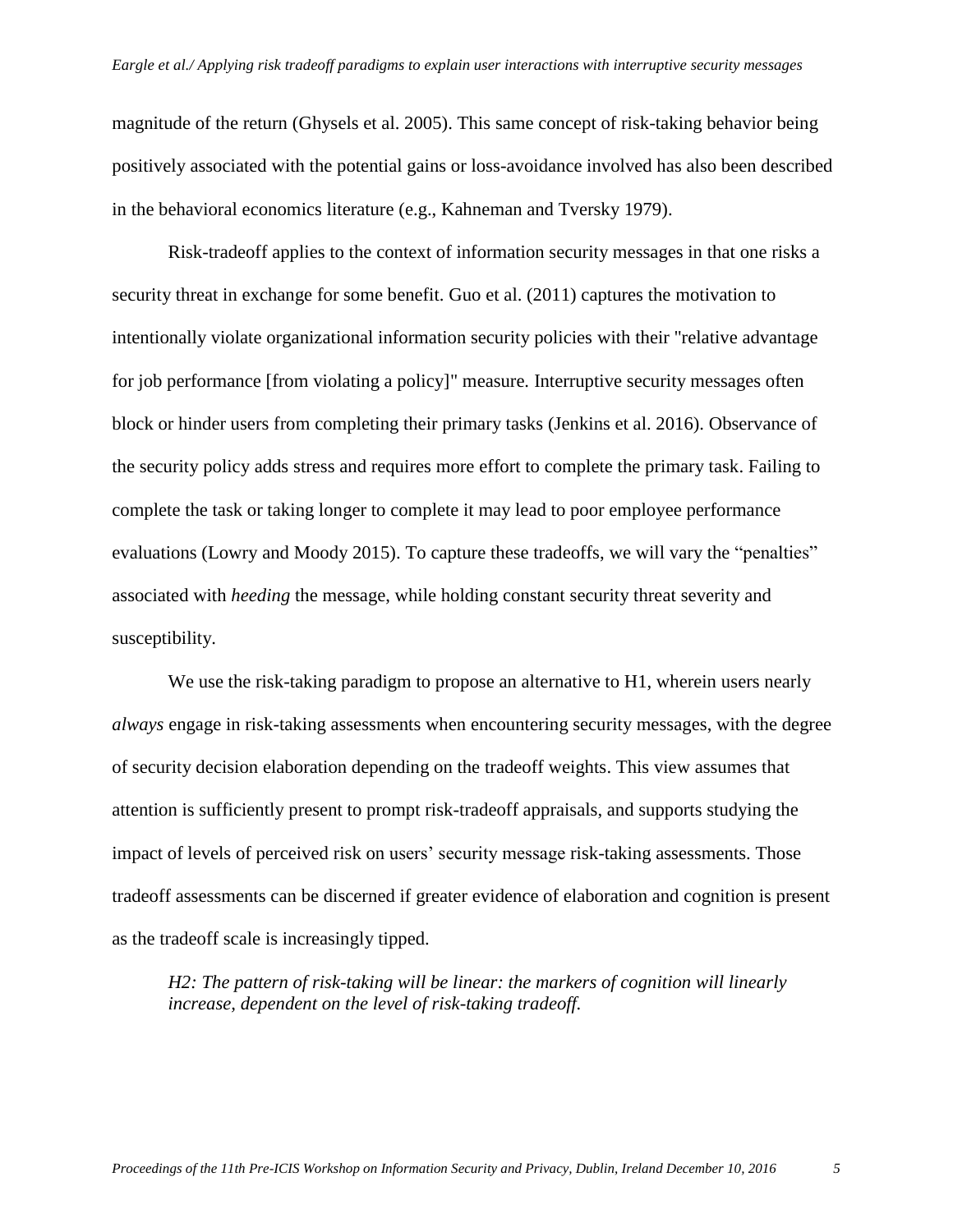#### **COGNITIVE ELABORATION AS A FUNCTION OF RISK-TRADEOFF BALANCE**

The third hypothesis combines aspects of the first two, drawing from principles of the heuristic-systematic model of information processing (HSM) (Chen and Chaiken 1999) to predict whether a user will cognitively engage with a security warning. HSM, a theory of persuasion, finds early expression in the script concept (Abelson 1981). The script concept asserts that an individual will follow a "script" and grant small requests without cognitive elaboration, as long as a reason is given. Individuals will be likely to perform this script unless (1) the script is broken by not providing a reason or if (2) the request is large, in which case they will elaborate over the request and the reason before deciding whether to accept it.

We predict that the perceived risks involved will impact whether or not a user elaborates over a security-message decision. To our knowledge, while HSM has been evaluated in a risk judgement paradigm (Trumbo 2002), the impact of the balance of the risk tradeoff has not been examined in an HSM frame. We will manipulate the risks involved for *heeding* the warning. If the script theory concept or HSM elaboration prediction holds, we expect to see a bimodal distribution of behavior across risk levels, where after a certain threshold of risk tradeoff for *adhering* to the message is surpassed, elaboration will be much less likely. From the habituationtheory lens, the scripted behavior would rely on memory and pay little attention to the security message (c.f. Böhme and Köpsell 2010; Sunshine et al. 2009). The tradeoff behavior will involve whatever task was interrupted by the security message. If adhering to the message will not adversely impact the interrupted task, elaboration over the decision should be more likely to occur. In summary, we posit that if users perceive that the benefits of heeding a warning are close to the accompanying losses (e.g., time lost or inability to complete an objective), then they will more carefully consider the risk tradeoff before making a decision. However, if the tradeoff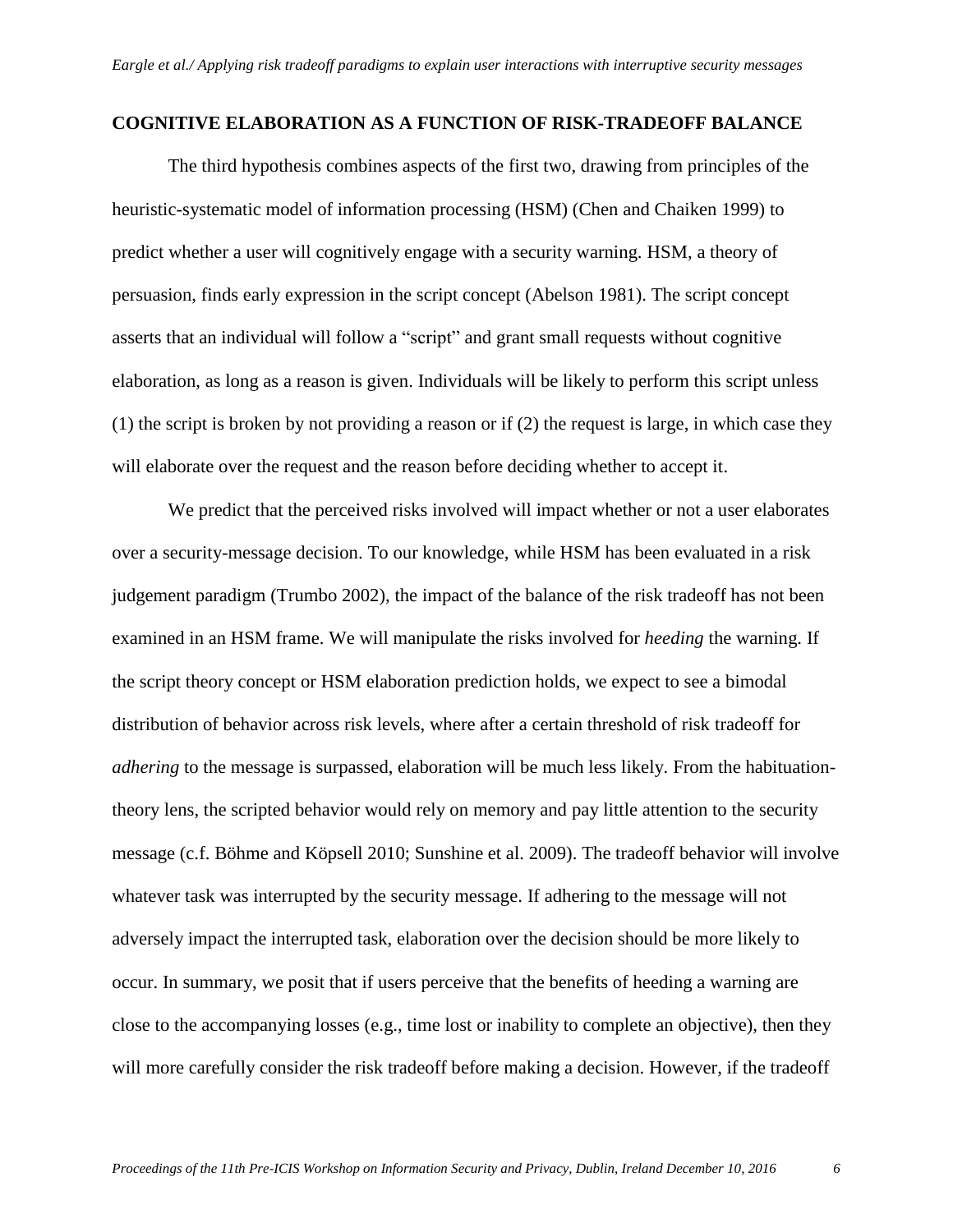choice is clear, then users will be less likely to engage in elaboration, and instead their behavior will more closely follow patterns of lower attention and automatic choices.

*H3: The pattern of risk-taking will be modal. The risk decision will be elaborated over, as long as a threshold of risk-benefit balance has not been exceeded.*

We note that our hypotheses are mutually exclusive. They each describe different patterns of attention and risk-taking assessments that users may follow.

# **METHODOLOGY**

We used a field study with a between-subjects repeated-measures design. We recruited 110 participants from the United States using Amazon's Mechanical Turk platform. Participants were directed to a server under our control running our experiment codebase, built on the psiTurk framework (McDonnell et al. 2012), where they were randomly assigned to one of three treatment groups. Data from Mechanical Turk has been found to be as reliable as data from other U.S. survey panels (Steelman et al. 2014), and more importantly, they are likely to be using their own computers, raising their sense of perceived risk (c.f. Boss et al. 2015; Vance et al. 2014).

We used an IRB-approved deception protocol. The pretense was that participants were performing an image classification task, when in reality, we were interested in users' behaviors when they were presented with interruptive security messages. The image classification ruse and the security warning presentation are described below.

Participants performed a modified version of the image classification task described in Vance et al. (2014). In our task, participants were told that they would classify a series of images in order to help test a computer classification algorithm. It was explained that a series of live, external websites would be loaded into a frame in the center of the webpage (i.e., an iframe HTML element). For each page load, participants were asked to classify whether the image was a photograph of Batman or an artist's rendering. On top of a \$1.00 base payment, participants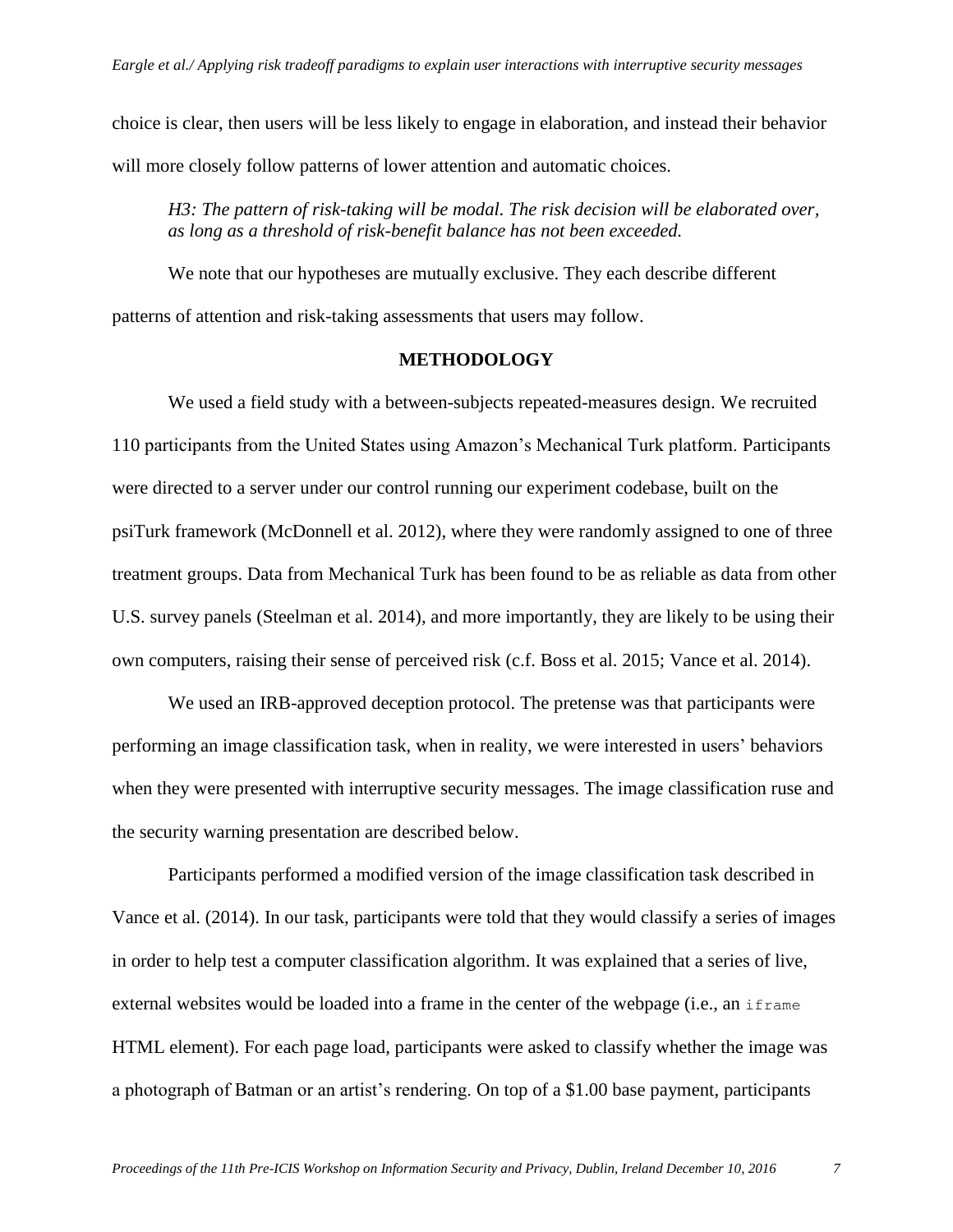were offered an additional \$1.00 performance-based bonus payment. Each incorrect classification results in a "penalty" decrease in their bonus payment, with the penalty amount depending on a participant's treatment group. Three penalty level treatment groups were used: 5, 10, and 25 cents. We chose these increments because they mapped naturally to U.S. coinage. Furthermore, to encourage attention to the task, we warned that too many incorrect responses would result in their work being rejected with forfeiture of any payment. Participants' current bonus status was depicted with an animated and labeled bar beneath the central iframe. Participants were encouraged to move quickly, limiting them to a maximum of 10 seconds for each classification. A timeout resulted in the classification being marked as "incorrect." After a 4-image practice round, participants classified 75 images. See [Figure 1](#page-9-0) for an example screenshot of the image classification protocol.

Five times during the task, the page load within the central window was interrupted with a browser security warning. The warning, based on Google Chrome malware warning build 51.0.2704.63 m, signaled that continuing to load the page would result in the visitor's computer becoming infected with malicious software ("malware"). The warning had a button allowing the user to proceed past the warning to the website (see [Figure 2\)](#page-9-1).

If, while a security warning was shown, participants made a guess about whether the image on the unseen screen was real or animated, they risked being marked wrong. Because each incorrect classification decreased the bonus earned and increased the likelihood of a participant's work being rejected, participants were financially motivated to ignore the warning.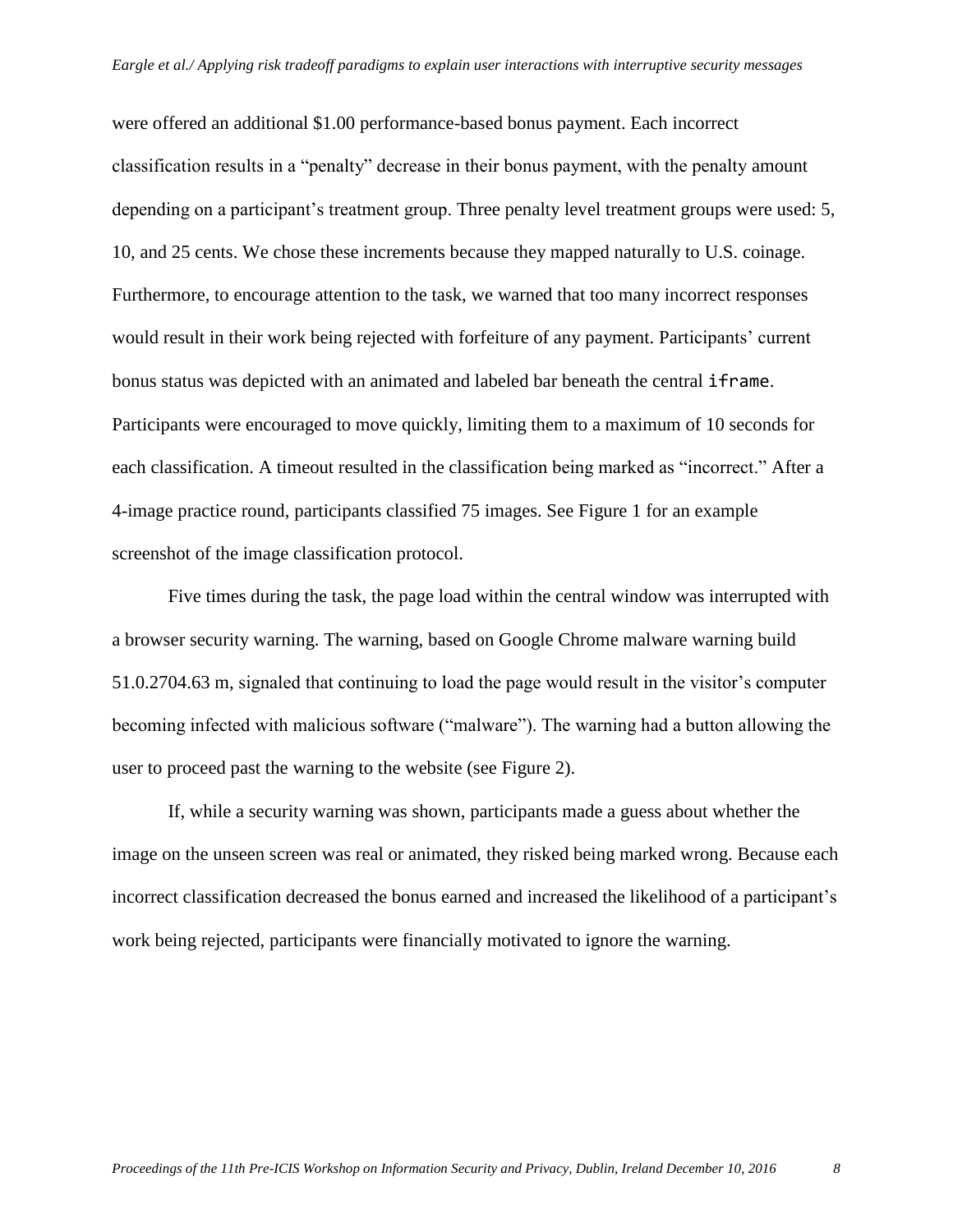

# <span id="page-9-1"></span><span id="page-9-0"></span>**METRICS**

We consider various markers of security behaviors and cognition. First, we test for differences in actual security message adherence (choosing to load the site despite the warning) among treatment groups. Second, we test for differences in reaction time among treatment groups. Reaction time, a form of mental chronology, is a commonly-used metric for cognitive effort (Jensen 2006). Third, we test for differences in cognitive engagement by examining *area under the curve* (AUC), a mouse-cursor movement statistic (Hibbeln et al. 2016; Jenkins et al. 2016). For AUC, the more the line connecting the mouse cursor starting and ending point for a security warning impression deviated from a straight-line trajectory, the greater the evidence of higher levels of cognitive processing.

# **RESULTS**

# **WARNING ADHERENCE RATES**

To test for differences in adherence rates (whether a participant ignored a warning), we performed an empirical logit analysis (Barr 2008). We specified a fixed effect for treatment group, a fixed effect for the number of warnings seen, and a random intercept for each participant. An ANOVA found significant differences among treatment groups on whether the warning was ignored, Wald  $\chi^2(2) = 11.502$ ,  $p = .003$ . Averaged across warning exposures, participants in the 5-cent penalty treatment group were 32% less likely to ignore the warning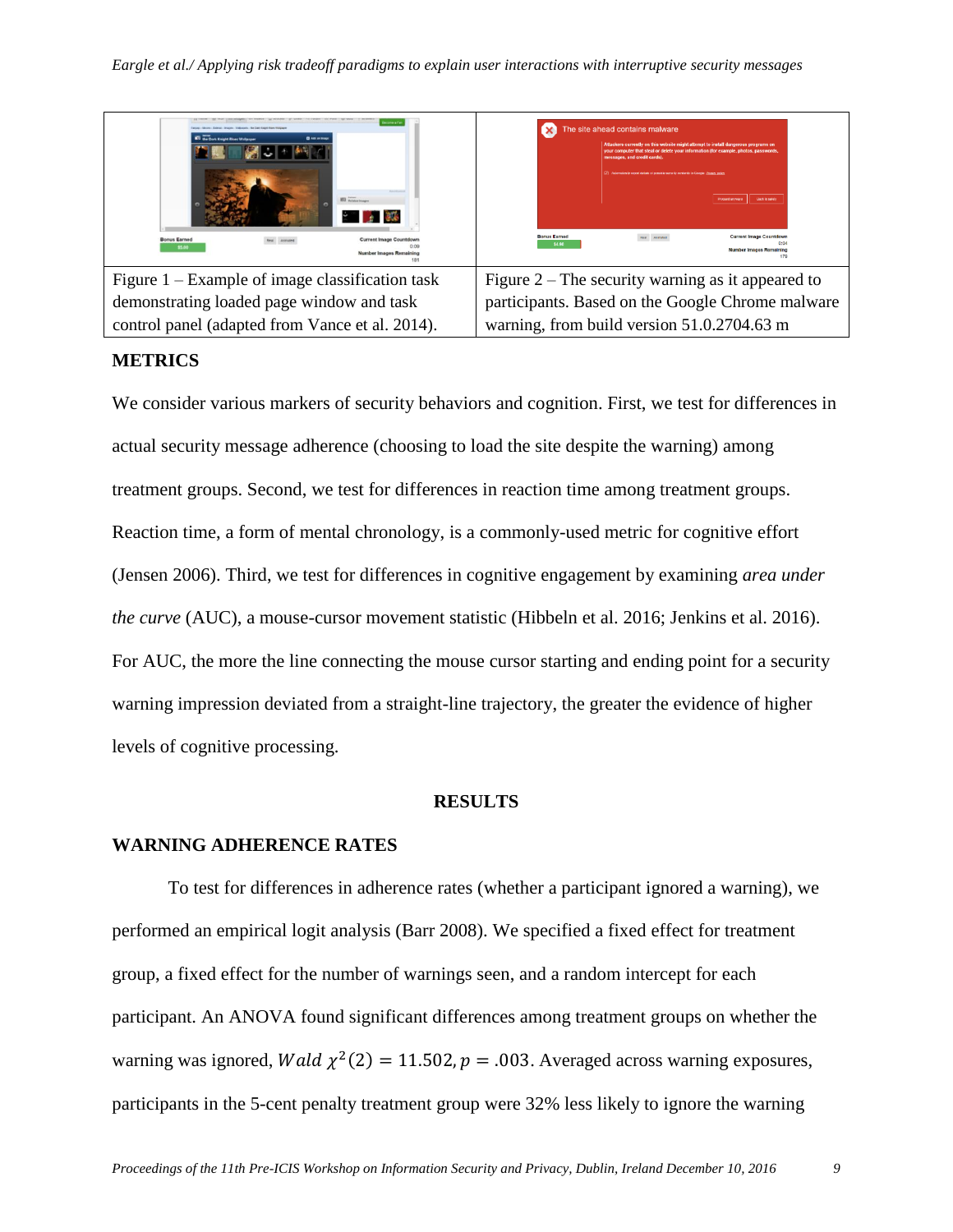than were participants in the 10-cent penalty treatment group ( $p = .001$ ), and 39% less likely to ignore the warning than participants in the 25-cent penalty treatment group ( $p < .001$ ). However, there were no significant differences among log odds comparing the 10-cent group to the 25-cent group. Furthermore, while there was an overall 5% increase in the odds of ignoring the warning for each additional warning exposure ( $p = .021$ ), there was no interaction between treatment group and number of warnings seen (*Wald*  $\chi^2(2) = .875$ ,  $p = .646$ ). Model parameters are graphically displayed in [Figure 3.](#page-11-0)

# **REACTION TIME**

We tested for the impact of treatment group on a log transformation of reaction time using a linear mixed model with random intercept for each participant, along with fixed effects for treatment condition, number of warnings seen, plus an interaction between the fixed effects. Significant differences were found on time taken among the treatment groups, Wald  $\chi^2(2)$  = 7.684,  $p = 0.022$ . Averaging across warning exposures, participants in the 5-cent treatment group had 22.7% slower reaction times than did participants in the 10-cent treatment group ( $p = .008$ ), and 15.1% slower reaction times than participants in the 25-cent treatment group, ( $p = .075$ ). There were no significant differences between reaction times averaged across warning exposures for participants in the 10-cent group compared to the 25-cent treatment group ( $p = .430$ ). Also, the interaction effect of penalty treatment and number of warnings seen was not statistically significant, *Wald*  $\chi^2(2) = 1.642$ ,  $p = .440$ . See [Figure 4.](#page-11-1)

#### **MOUSE-CURSOR MOVEMENT**

We performed analyses on the log-transformation of the length-normalized AUC. For our first analysis of this dependent variable, we only considered the first warning exposure for each participant. Significant differences were found among the treatment groups on AUC,  $F(2,95) =$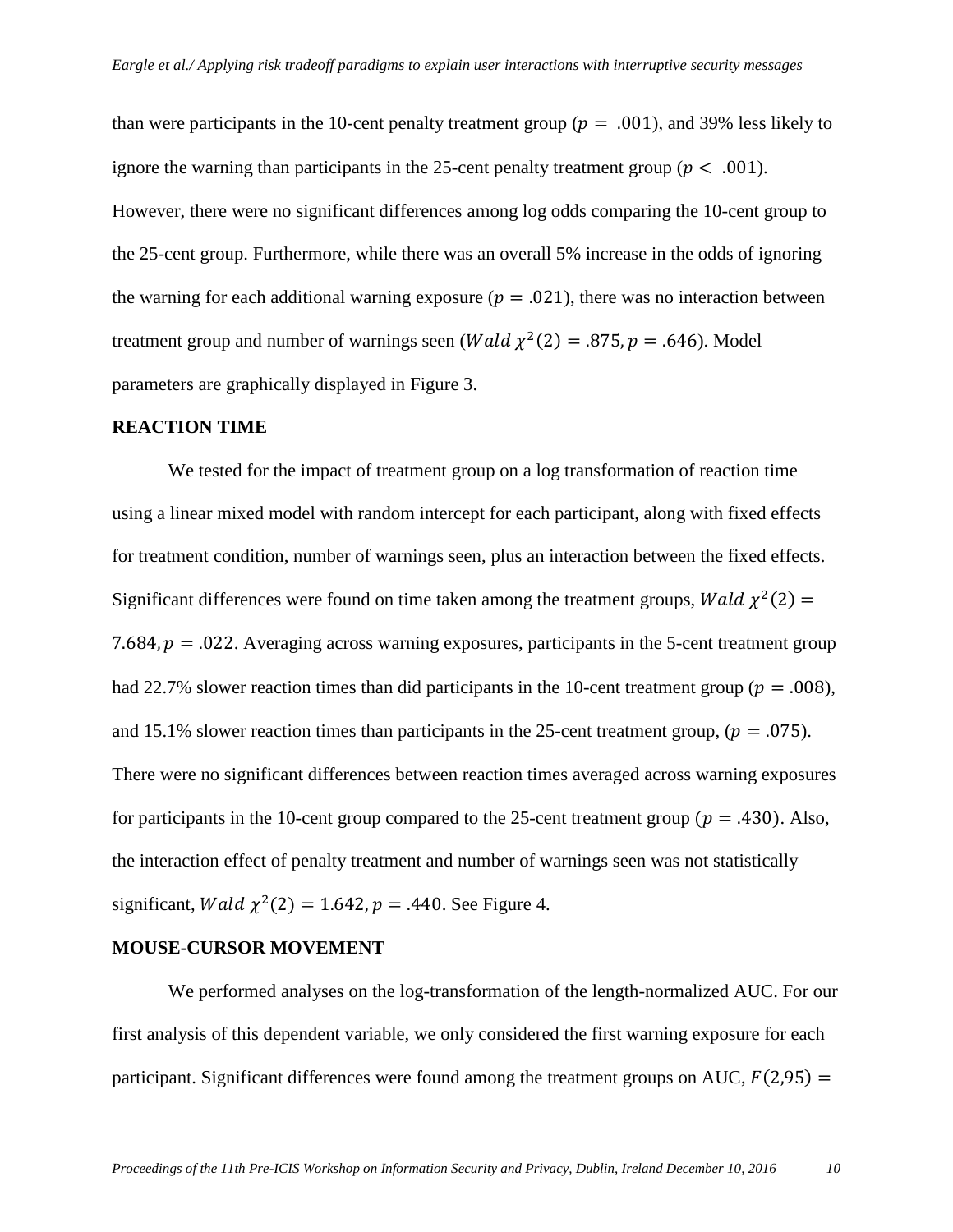3.198,  $p = 0.045$ . Post-hoc analyses indicated that participants in the 5-cent treatment group had marginally higher AUC than did participants in either the 10-cent treatment group or the 25-cent treatment group ( $p = .055$  and  $p = .022$  respectively). No significant differences were found in AUC between participants in the 10- and 25-cent treatment groups ( $p = .681$ ).

Next, we added a fixed effect to the model, counting each warning seen for each participant, a fixed effect for the interaction between treatment group and number of warnings seen, plus a random intercept for each participant. Unlike the first analysis, this analysis only found the main effect of number of warnings seen to be significant ( $\chi^2(1) = 16.559$ ,  $p < .001$ ). Neither the interaction effect nor the main effect of treatment group were found to be significant ( $p = .295$  and  $p = .205$  respectively). See the Loess curve in [Figure 5.](#page-11-2)

# <span id="page-11-2"></span>**DISCUSSION**

We tested for differences on various outcomes: (1) actual adherence rates, (2) reaction times, and (3) mouse cursor movement AUC. For the actual adherence rates, participants who were only penalized 5 cents per incorrect answer were much less likely to ignore the warning than participants who were penalized either 10-cents or 25-cents per incorrect response. This was expected – a penalty of 10 cents and 25 cents represented losses of 10% and 25% of the available \$1.00 bonus that participants stood to earn, respectively. Using a risk tradeoff paradigm,

<span id="page-11-1"></span><span id="page-11-0"></span>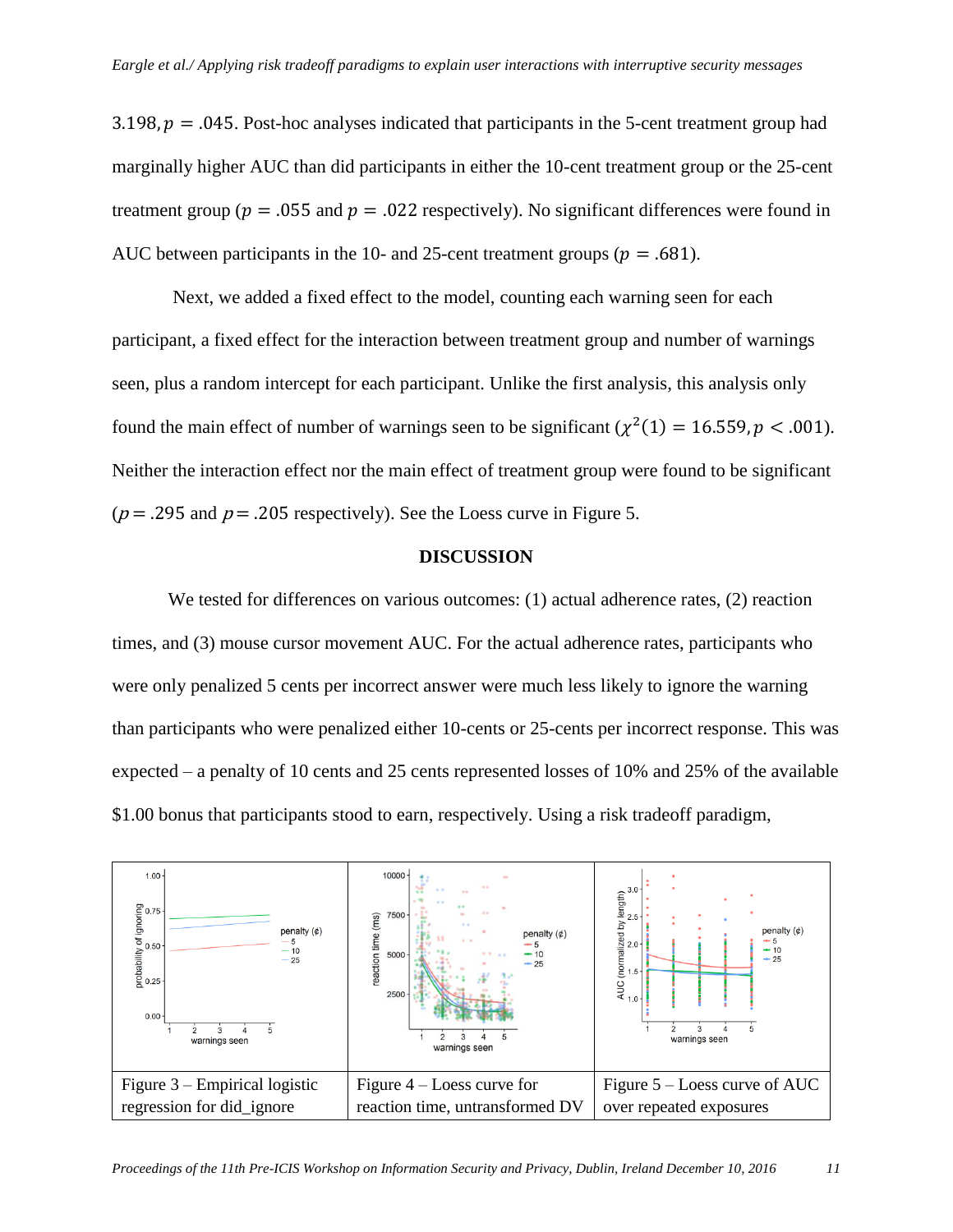participants appeared to be more likely to trade 5% of their bonus to avoid a security risk than they were to trade either 10% or 25%. One interesting observation is that there were no observed differences in adherence rates between the 10-cent and 25-cent treatment groups. This suggests that the risk-analysis tradeoff that individuals engage in is not linear, but rather, that it is modal, supporting H3. In this study, a 10% penalty – a mere 5% increase over the lower treatment group – was sufficient to boost substantially the rates of ignoring security warning–by 20%. Individuals at work may engage in these risk-taking tradeoffs when they are interrupted by security messages. Time lost through adhering to the security warning and finding a workaround may result in negative outcomes such as missing a work deadline. Depending on the weight of these negative outcomes compared to the perceived benefits of avoiding the security threat, similar warning adherence patterns as seen in our study may be observed in the workplace.

By comparing these results to our other outcome measures indicative of attention and cognitive processing across treatment groups, we gain insights into the level of cognition and attention that participants exhibited. Participants in the 5-cent treatment group had the longest reaction times to the warnings, even across multiple exposures. All else equal, longer reaction times in decision-making are suggestive of greater levels of attention and cognition (Jensen 2006). Therefore, the faster reaction times in the 10-cent and 25-cent penalty groups suggest that participants viewed their choice as being more straightforward. The same pattern of results between treatment groups was seen in the analysis of mouse-cursor movement AUC for first warning impressions. We know from the analysis of the adherence data that participants were more likely to ignore the warning in these higher penalty groups. We can therefore begin to make the case that automatic, mindless reactions to security messages are more likely after a risk tradeoff threshold is surpassed. But, participants apparently do *not* indiscriminately ignore all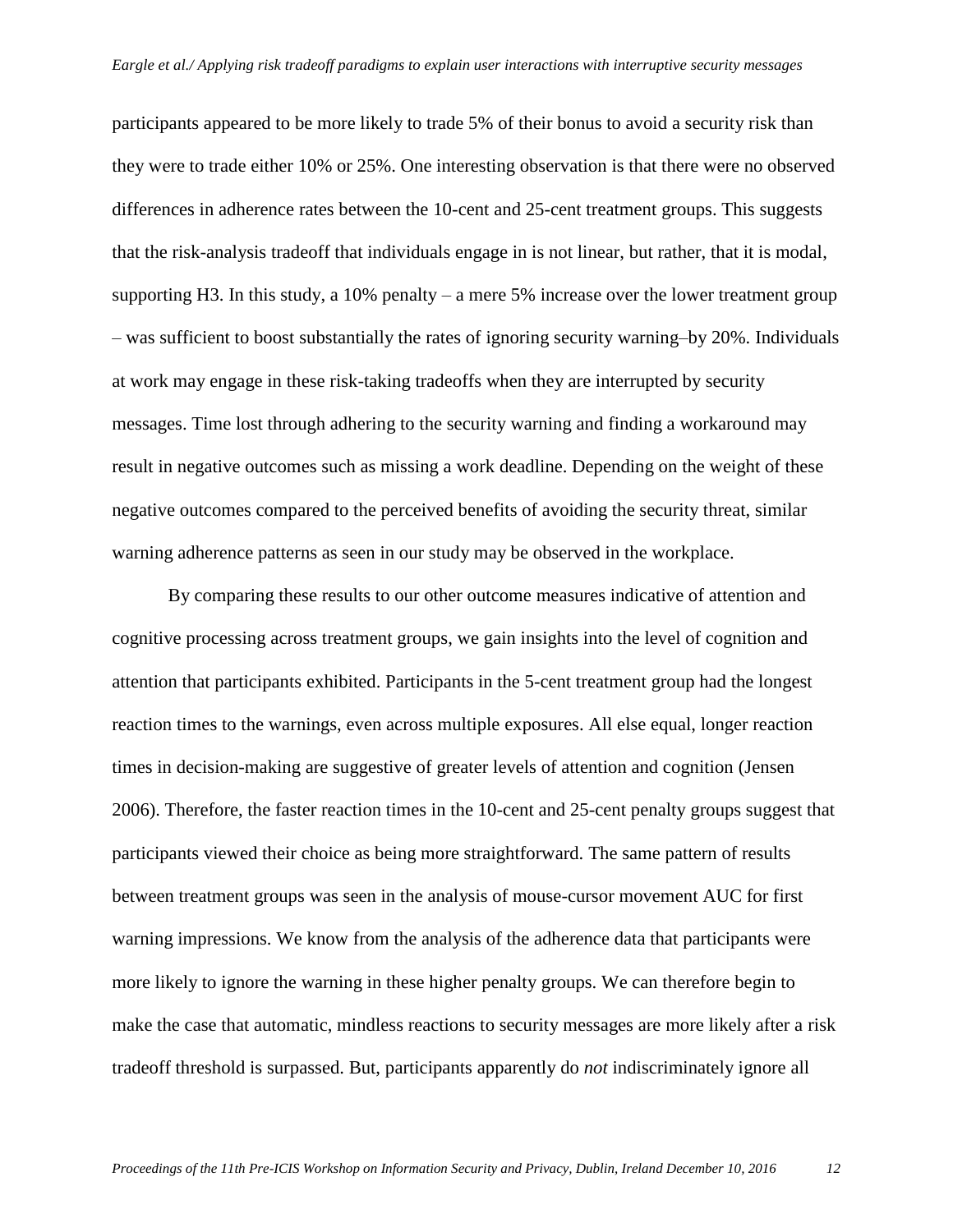warnings. Participants in the 5-cent treatment group appeared to be more likely to engage in riskbenefit tradeoff decision-making and to elaborate over the security decisions. In short, participants do not *always* respond mindlessly to security messages, rejecting H1. But these results suggest that they *often* do, rejecting H2.

It is worth nothing that when differences were tested for AUC averaged across time, no differences were found. Only the differences in group intercepts (the first warning impressions) were statistically significant. This may be explained by participants only engaging in the risktaking elaboration *once.* Future security warning decisions may have been similar enough to the first that re-elaboration was not necessary. This observation of a decrease in elaboration over repeated exposures is in line with the principle of habituation to security messages (c.f. Anderson et al. 2016a; Anderson et al. 2016b; Anderson et al. 2016c).

A greater number of treatment groups would be necessary to determine the number of modes for interruptive security warning risk-taking decisions. For situations where the tradeoff quantification is less immediately quantifiable than our money-penalty operationalization, a model would be useful to describe what perceptual factors best predict the tradeoff values that participants use when they engage in evaluation of the security message risk-taking tradeoff. Such a model could build on the information security policy violation intention models already in existence (e.g., D'Arcy and Herath 2011). Organizations can modify their incentive structures to *decrease* the tradeoff amount that organizational insiders discern when considering whether to adhere to a warning, perhaps through threat of sanctions for non-security-message adherence (D'Arcy and Herath 2011; Johnston et al. 2015), or through rewards for good security hygiene. Security message design can also aim to boost perceptions of threat severity and susceptibility, which may also tip the risk-tradeoff decision further.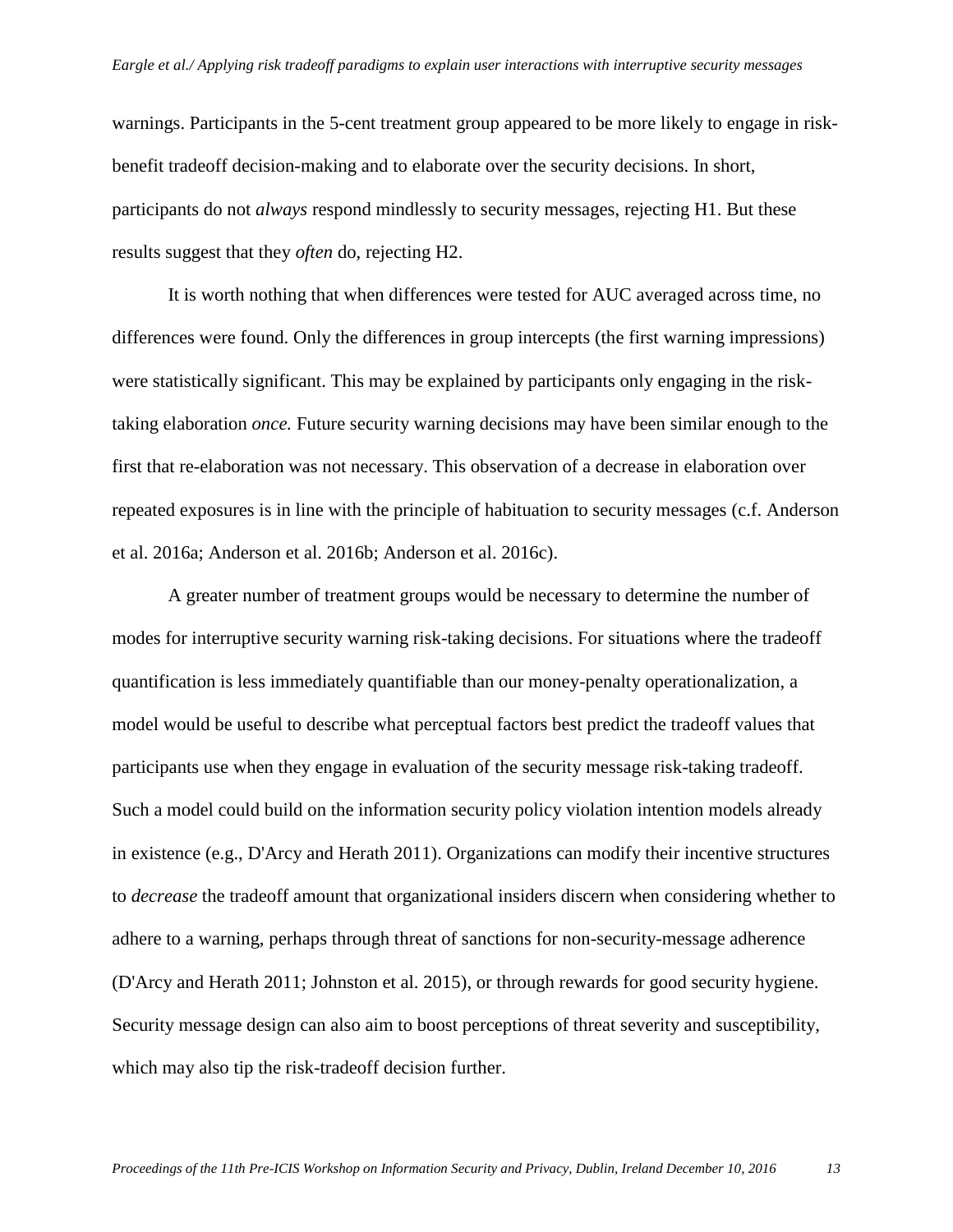#### **CONCLUSION**

This study has investigated a gap in information security literature between assumptions of high and low user attention to interruptive security messages. Using an interruptive security message context, the corroboration of multiple dependent variables from a field study supported the existence of users behaving under a bimodal risk tradeoff paradigm, where security message elaboration was dependent on the risk tradeoff balance between the perceived information threat and the losses involved in not being able to perform the interrupted task. Future research should be performed to further investigate users' risk perceptions when interacting with interruptive security messages, including how to manipulate these perceptions. This line of inquiry holds great promise for both research and practice.

## **REFERENCES**

- Abelson, R. P. 1981. "Psychological Status of the Script Concept," *American Psychologist*, (36:7), pp. 715-729.
- Adams, A., and Sasse, M. A. 1999. "Users Are Not the Enemy," *Communications of the ACM*,  $(42:12)$ , pp. 40-46.
- Anderson, B. B., Jenkins, J., Vance, A., Kirwan, C. B., and Eargle, D. 2016a. "Your Memory Is Working against You: How Eye Tracking and Memory Explain Habituation to Security Warnings," *Decision Support Systems*, (Forthcoming).
- Anderson, B. B., Vance, A., Kirwan, C. B., Eargle, D., and Jenkins, J. L. 2016b. "How Users Perceive and Respond to Security Messages: A NeuroIS Research Agenda and Empirical Study," *European Journal of Information Systems*, (Advance online publication).
- Anderson, B. B., Vance, A., Kirwan, C. B., Jenkins, J., and Eargle, D. 2016c. "From Warnings to Wallpaper: Why the Brain Habituates to Security Warnings and What Can Be Done About It," *Journal of Management Information Systems*, (Forthcoming).
- Barr, D. J. 2008. "Analyzing 'Visual World' Eyetracking Data Using Multilevel Logistic Regression," *Journal of Memory and Language*, (59:4), pp. 457-474.
- Böhme, R., and Köpsell, S. 2010. "Trained to Accept?: A Field Experiment on Consent Dialogs," In: Proceedings of the SIGCHI Conference on Human Factors in Computing Systems, ACM, New York, NY, USA, pp. 2403-2406.
- Boss, S. R., Galletta, D. F., Lowry, P. B., Moody, G. D., and Polak, P. 2015. "What Do Users Have to Fear? Using Fear Appeals to Engender Threats and Fear That Motivate Protective Behaviors in Users," *MIS Quarterly*, (Forthcoming).
- Bravo-Lillo, C., Cranor, L., Komanduri, S., Schechter, S., and Sleeper, M. 2014. "Harder to Ignore? Revisiting Pop-up Fatigue and Approaches to Prevent It," In: 10th Symposium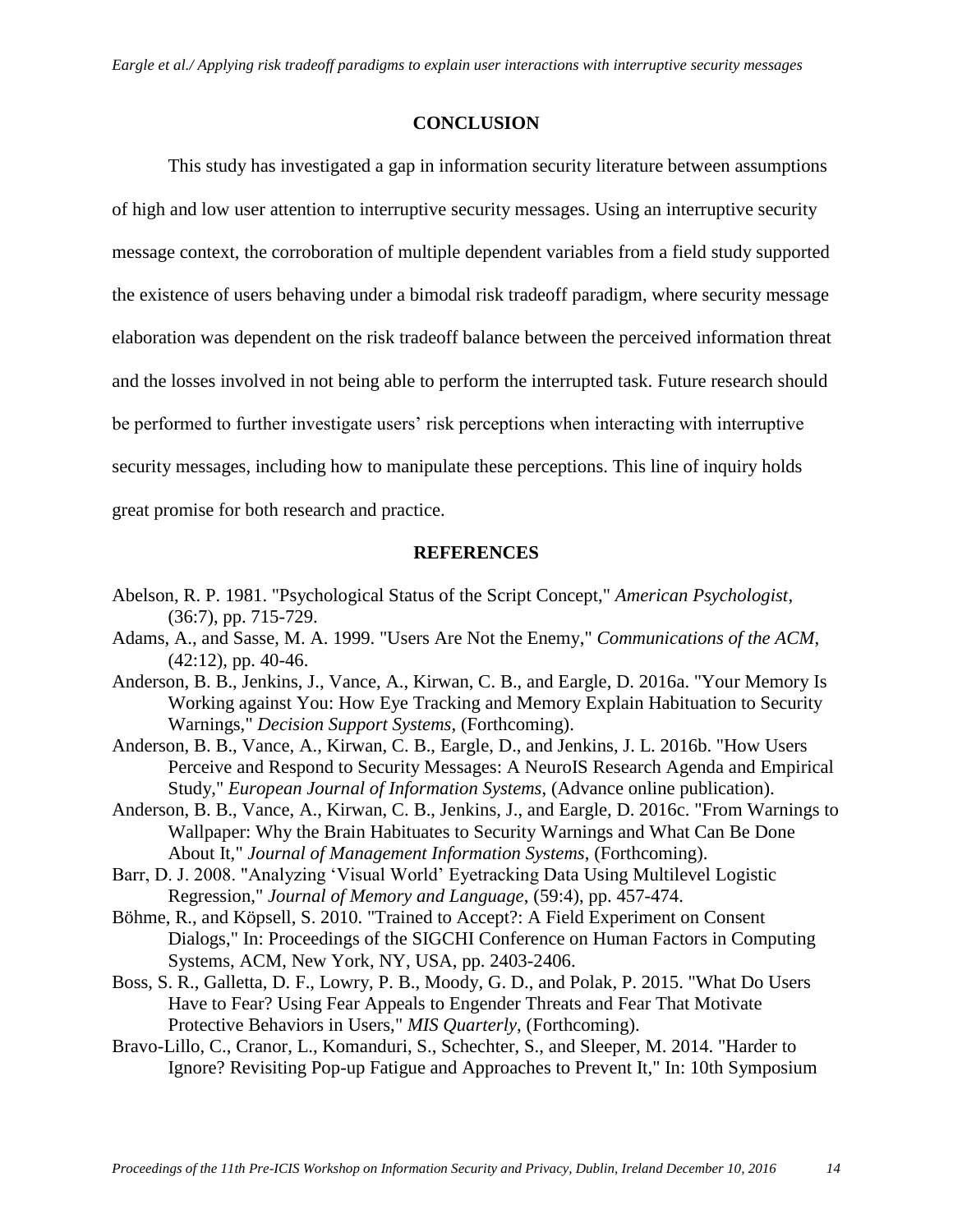On Usable Privacy and Security (SOUPS 2014), USENIX Association, Menlo Park, CA, pp. 105-111.

- Bravo-Lillo, C., Komanduri, S., Cranor, L. F., Reeder, R. W., Sleeper, M., Downs, J., and Schechter, S. 2013. "Your Attention Please: Designing Security-Decision UIs to Make Genuine Risks Harder to Ignore." Paper presented at the Proceedings of the Ninth Symposium on Usable Privacy and Security Newcastle, United Kingdom.
- Chen, S., and Chaiken, S. 1999. "The Heuristic-Systematic Model in Its Broader Context," in *Dual-Process Theories in Social Psychology,* S. Chaiken and Y. Trope (eds.), Guilford Press: New York, NY, US, pp. 73-96.
- D'Arcy, J., and Herath, T. 2011. "A Review and Analysis of Deterrence Theory in the IS Security Literature: Making Sense of the Disparate Findings," *European Journal of Information Systems*, (20:6), pp. 643-658.
- Gallagher, S. 2016. "Officials Blame "Sophisticated" Russian Hackers for Voter System Attacks," Ars Technica (available at [http://arstechnica.com/security/2016/08/officials](http://arstechnica.com/security/2016/08/officials-blame-sophisticated-russian-hackers-for-voter-system-attacks/)[blame-sophisticated-russian-hackers-for-voter-system-attacks/\)](http://arstechnica.com/security/2016/08/officials-blame-sophisticated-russian-hackers-for-voter-system-attacks/).
- Ghysels, E., Santa-Clara, P., and Valkanov, R. 2005. "There Is a Risk-Return Trade-Off after All," *Journal of Financial Economics*, (76:3), pp. 509-548.
- Goodin, D. 2016. "It's 2016, So Why Is the World Still Falling for Office Macro Malware?," *Ars Technica*).
- Guo, K. H., Yuan, Y., Archer, N. P., and Connelly, C. E. 2011. "Understanding Nonmalicious Security Violations in the Workplace: A Composite Behavior Model," *Journal of Management Information Systems*, (28:2), pp. 203-236.
- Hibbeln, M., Jenkins, J. L., Schneider, C., Valacich, J. S., and Weinmann, M. 2016. "How Is Your User Feeling? Inferring Emotion through Human-Computer Interaction Devices," *MIS Quarterly*, (forthcoming).
- Jenkins, J. L., Anderson, B. B., Vance, A., Kirwan, C. B., and Eargle, D. 2016. "More Harm Than Good? How Messages That Interrupt Can Make Us Vulnerable," *Information Systems Research*, (Articles in advance).
- Jensen, A. R. 2006. *Clocking the Mind: Mental Chronometer Individual Differences*, Elsevier: Amsterdam, Netherlands.
- Johnston, A., Warkentin, M., and Siponen, M. 2015. "An Enhanced Fear Appeal Rhetorical Framework: Leveraging Threats to the Human Asset through Sanctioning Rhetoric," *MIS Quarterly*, (39:1), pp. 113-134.
- Johnston, A. C., and Warkentin, M. 2010. "Fear Appeals and Information Security Behaviors: An Empirical Study," *MIS Quarterly*, (34:3), pp. 549-566.
- Kahneman, D., and Tversky, A. 1979. "Prospect Theory: An Analysis of Decision under Risk," *Econometrica: Journal of the Econometric Society*), pp. 263-291.
- Lowry, P. B., and Moody, G. D. 2015. "Proposing the Control-Reactance Compliance Model (CRCM) to Explain Opposing Motivations to Comply with Organizational Information Security Policies," *Information Systems Journal*, (25:5), pp. 433-463.
- McDonnell, J. V., Martin, J. B., Markant, D. B., Coenen, A., Rich, A. S., and Gureckis, T. M. 2012. "Psiturk (Version 1.02) [Software]," New York University (available at [https://github.com/NYUCCL/psiTurk\)](https://github.com/NYUCCL/psiTurk).
- Rogers, R. W. 1983. "Cognitive and Physiological Processes in Fear Appeals and Attitude Change: A Revised Theory of Protection Motivation," in *Social Psychophysiology: A Sourcebook,* J. T. Cacioppo and R. E. Petty (eds.), Guilford: New York, pp. 153-176.